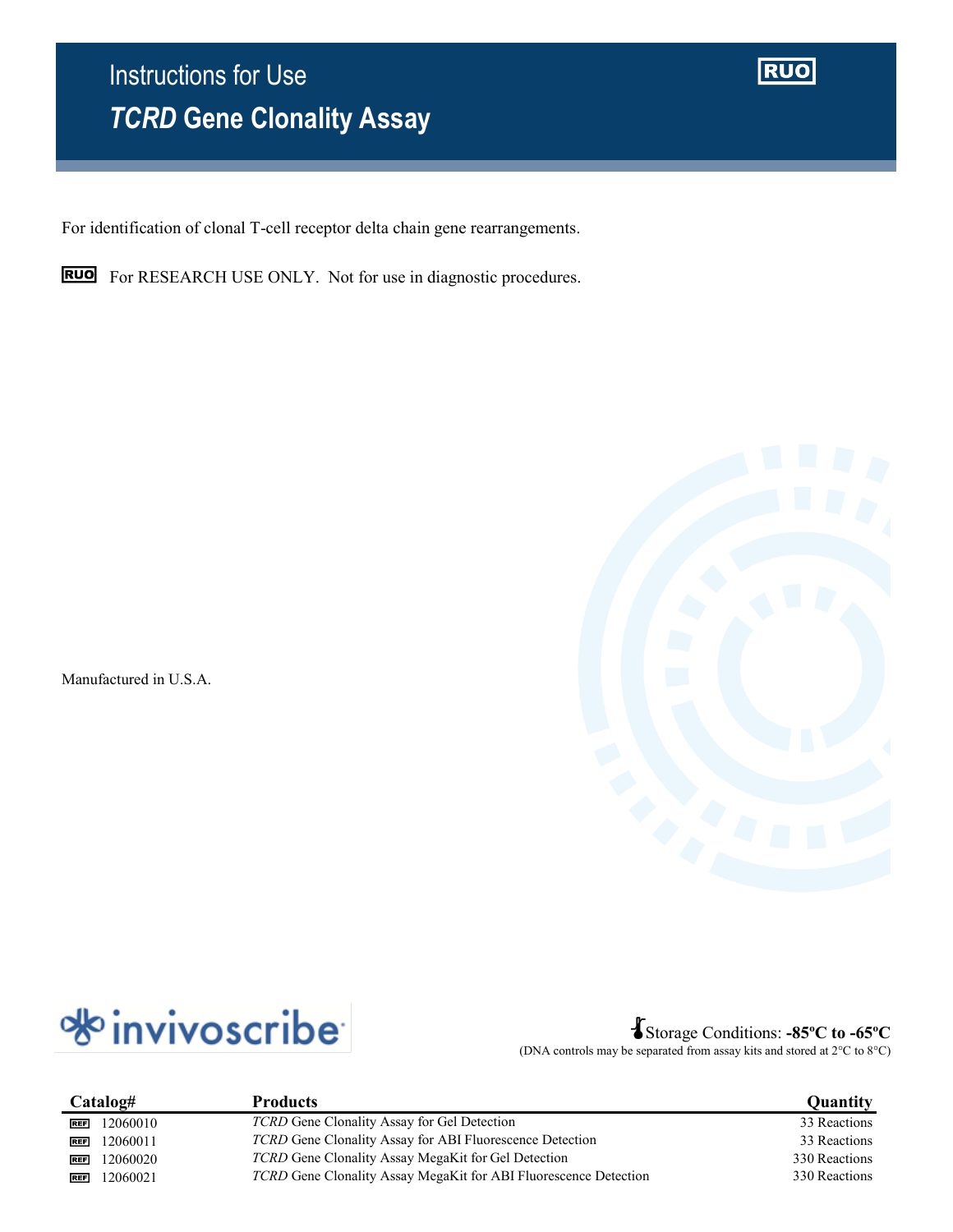TCRD Gene Clonality Assay

**TABLE OF CONTENTS** 

 $2.1.$ 

 $2.2.$ 

 $3.1.$ 

 $1.$ 

 $2.$ 

3.

| 3.3.<br>4.<br>4.1.<br>4.1.<br>4.2.<br>5.<br>5.1.<br>5.2.<br>5.3.<br>5.4.<br>6.<br>6.1.<br>6.2.<br>6.3.<br>6.4.<br>6.5.<br>7.<br>7.1.<br>7.2.<br>7.3.<br>7.4.<br>7.5.<br>7.6.<br>7.7. |  |
|--------------------------------------------------------------------------------------------------------------------------------------------------------------------------------------|--|
|                                                                                                                                                                                      |  |
|                                                                                                                                                                                      |  |
|                                                                                                                                                                                      |  |
|                                                                                                                                                                                      |  |
|                                                                                                                                                                                      |  |
|                                                                                                                                                                                      |  |
|                                                                                                                                                                                      |  |
|                                                                                                                                                                                      |  |
|                                                                                                                                                                                      |  |
|                                                                                                                                                                                      |  |
|                                                                                                                                                                                      |  |
|                                                                                                                                                                                      |  |
|                                                                                                                                                                                      |  |
|                                                                                                                                                                                      |  |
|                                                                                                                                                                                      |  |
|                                                                                                                                                                                      |  |
|                                                                                                                                                                                      |  |
|                                                                                                                                                                                      |  |
|                                                                                                                                                                                      |  |
|                                                                                                                                                                                      |  |
|                                                                                                                                                                                      |  |
| 8.                                                                                                                                                                                   |  |
| 8.1.                                                                                                                                                                                 |  |
| 8.2.                                                                                                                                                                                 |  |
| 8.3.                                                                                                                                                                                 |  |
| 9.                                                                                                                                                                                   |  |
| 10.                                                                                                                                                                                  |  |
| 10.1.                                                                                                                                                                                |  |
| 10.2.                                                                                                                                                                                |  |
| 10.3.                                                                                                                                                                                |  |
| 11.                                                                                                                                                                                  |  |
| 12.                                                                                                                                                                                  |  |
| 13.                                                                                                                                                                                  |  |
| 14.                                                                                                                                                                                  |  |
| 14.1.                                                                                                                                                                                |  |
| 14.2.                                                                                                                                                                                |  |
| 15.                                                                                                                                                                                  |  |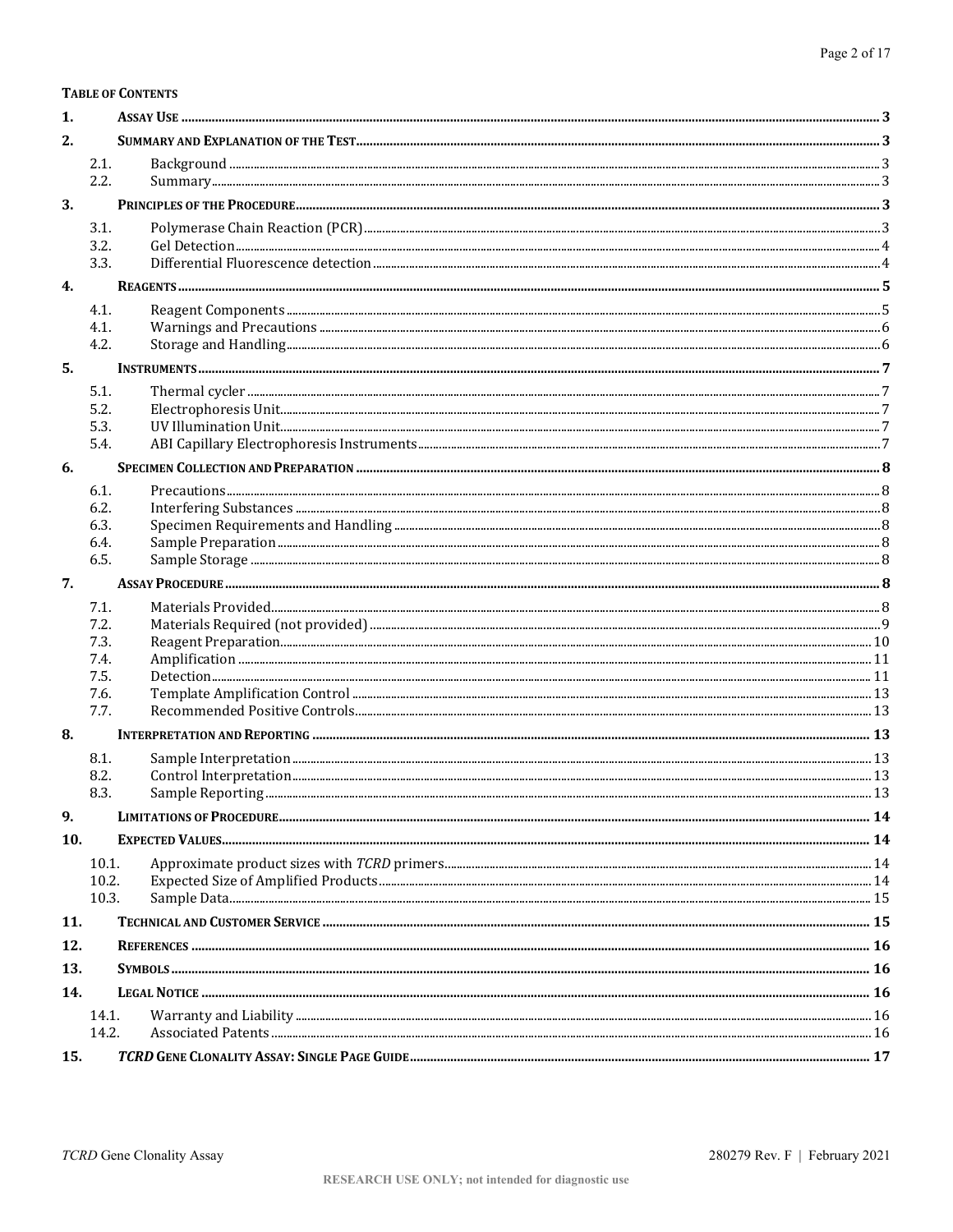# <span id="page-2-0"></span>**1. Assay Use**

This Research Use Only assay identifies T-cell receptor delta chain clonality and is useful for the study of identifying clonal T-cell populations and evaluation of new research and methods in malignancy studies.

# <span id="page-2-1"></span>**2. Summary and Explanation of the Test**

# <span id="page-2-2"></span>2.1. Background

Rearrangements of the antigen receptor genes occur during ontogeny in B and T lymphocytes. These gene rearrangements generate products that are unique in length and sequence for each cell. Therefore, polymerase chain reaction (PCR) assays can be used to identify lymphocyte populations derived from a single cell by detecting the unique V-J gene rearrangements present within these antigen receptor loci.<sup>1</sup> This PCR assay employs multiple consensus DNA primers that target conserved genetic regions within the T-cell receptor delta chain gene. The human T-cell receptor delta (*TCRD*) locus comprises a cluster of 10 genes located on chromosome 14 at 14q11.2. The cluster spans 60 kb and is localized between the T-cell receptor alpha (*TCRA*) variable and joining region genes.

This test is used to detect the vast majority of clonal T-cell malignancies from DNA. Test products can be analyzed using a variety of detection formats, including gel and capillary electrophoresis. Invivoscribe's gene clonality assays represent a simple approach to PCR-based clonality testing. These standardized assays were carefully optimized testing positive and negative control samples using multiplex master mixes.

### <span id="page-2-3"></span>2.2. Summary

This test kit includes two (2) master mixes. The *TCRD* Tube multiplex master mix contains 12 individual primers that target conserved regions within the variable (V), diversity (D), and the joining (J) regions that flank the unique hypervariable antigenbinding region 3 (CDR3). This standardized multiplex PCR assay detects the vast majority of clonal *TCR* delta gene rearrangements using a single multiplex master mix (Figure 1). The Specimen Control Size Ladder master mix, targets multiple genes and generates a series of amplicons of approximately 100, 200, 300, 400, and 600 base pairs (bp) to ensure that the quality and quantity of input DNA is adequate to yield a valid result. A single thermal cycler program and similar detection methodologies are used with all of our gene clonality assays which improves consistency and facilitates cross training on a broad range of different assays.

This assay is based on the EuroClonality/BIOMED-2 Concerted Action BMH4-CT98-3936.



# <span id="page-2-4"></span>**3. Principles of the Procedure**

### <span id="page-2-5"></span>3.1. Polymerase Chain Reaction (PCR)

Polymerase chain reaction (PCR) assays are routinely used for the identification of clonal B-cell populations. These tests amplify the DNA between primers that target the variable (V) and joining (J) regions. The conserved regions lie on either side of an area within the V-J region where programmed genetic rearrangements occur during maturation of all B and T lymphocytes. The antigen receptor genes that undergo rearrangement are the immunoglobulin heavy chain and light chains genes in B-cells, and the T-cell receptor genes in T-cells. Each B- and T-cell has a single productive V-J rearrangement that is unique in both length and sequence. Therefore, when this region is amplified using DNA primers that flank this region, a clonal population of cells yields one or two prominent amplified products (amplicons) within the expected size range.

Two products are generated in cases when the initial rearrangement was non-productive and was followed by rearrangement of the other homologous chromosome. In contrast, DNA from a normal or polyclonal (many clones) population produces a bellshaped curve of amplicon products (or Gaussian distribution) that reflect the heterogeneous population of V-J region rearrangements.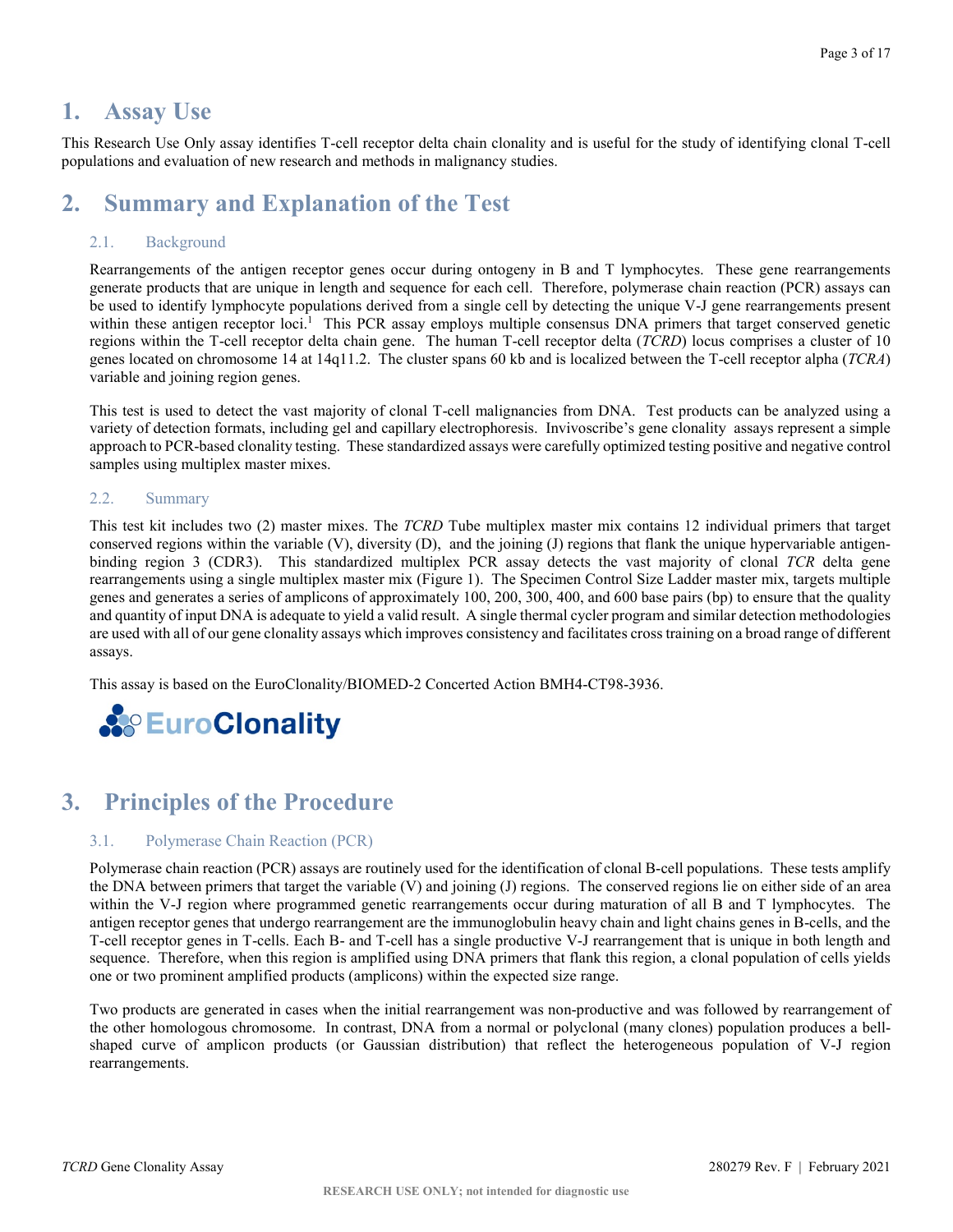### <span id="page-3-0"></span>3.2. Gel Detection

Gel electrophoresis, such as agarose gel electrophoresis or non-denaturing polyacrylamide gel electrophoresis (PAGE), is commonly used to resolve the different amplicon products based on their size, charge, and conformation. Since DNA is negatively charged, when an electrical potential (voltage) is applied across the gel containing PCR products, the electrical field causes the amplicons to migrate through the gel. Smaller DNA fragments are able to easily migrate through the gel matrix, whereas larger DNA fragments migrate more slowly. This causes a separation of the amplicon products based on size. Ethidium bromide or other DNA intercalating dyes can then be used to stain and detect these products in the gel.



# *TCRD* Tube: 6 V $\delta$  and 1 D $\delta$ 2 primers + 4 J $\delta$  and 1 D $\delta$ 3 primers

Figure 1. This is a simplified diagram of a representative rearranged T-cell receptor delta gene on chromosome 14 (14q11.2) showing the approximate placement of the upstream and downstream DNA primers. The numbers of primers and their specificity are listed for the TCRD Tube master mix.

A heteroduplex analysis can also be performed and run on a polyacrylamide gel to differentiate clonal and non-clonal PCR products. A heteroduplex analysis involves denaturing the PCR products at a high temperature, then quickly re-annealing the DNA strands by suddenly reducing the temperature. This causes a large portion of DNA strands to incorrectly bind to other nonhomologous strands creating loops in the DNA. These loops cause a significant reduction in the ability of the DNA to migrate through a polyacrylamide gel. However, if the majority of the PCR products are clonal, when a heteroduplex analysis is performed, most of these PCR products will correctly re-anneal with a homologous strand. These PCR products will run normally through the polyacrylamide gel. Therefore, in a clonal sample with a polyclonal background, a heteroduplex analysis will cause most of the polyclonal product to run much slower through the polyacrylamide gel, thereby increasing their separation and the ability to identify the clonal band(s).

### <span id="page-3-1"></span>3.3. Differential Fluorescence detection

Gel electrophoresis is commonly used to resolve the different-sized amplicon products and ethidium bromide or other DNA intercalating dyes to stain and detect these products. A powerful alternative method is use of differential fluorescence detection with primers conjugated with fluorescent dyes that correspond to different targeted regions. Reaction products from several different master mixes can be pooled, fractionated using capillary electrophoresis, and detected simultaneously. This detection system results in unsurpassed sensitivity, single base resolution, differential product detection and quantification. In addition, the laboratory can eliminate the use of agarose and polyacrylamide gels, as well as the use of carcinogens such as ethidium bromide. Further, differential detection allows accurate, reproducible and objective interpretation of primer- specific products and automatic archiving of data.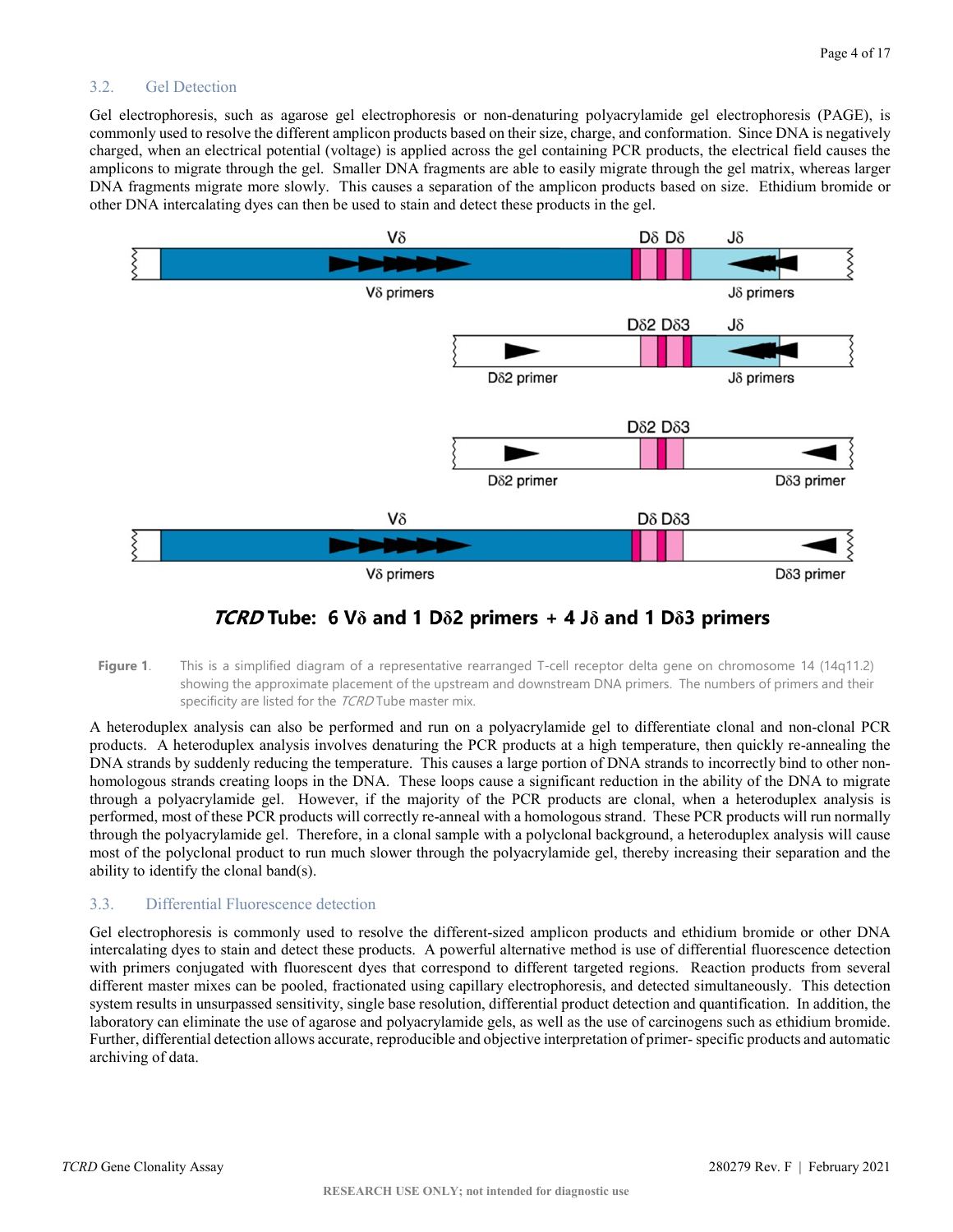# <span id="page-4-0"></span>**4. Reagents**

# <span id="page-4-1"></span>4.1. Reagent Components

### **Table 1.** Available Kits

| Catalog #           | <b>Description</b>                                               | Quantity      |
|---------------------|------------------------------------------------------------------|---------------|
| $REF$ 12060010      | TCRD Gene Clonality Assay for Gel Detection                      | 33 Reactions  |
| $REF$ 12060020      | TCRD Gene Clonality Assay MegaKit for Gel Detection              | 330 Reactions |
| <b>REF</b> 12060011 | TCRD Gene Clonality Assay for ABI Fluorescence Detection         | 33 Reactions  |
| <b>REF</b> 12060021 | TCRD Gene Clonality Assay MegaKit for ABI Fluorescence Detection | 330 Reactions |

#### **Table 2.** Reagent Components

| <b>Reagent</b>                                               | Catalog #<br>(EII) | <b>Reagent Components</b><br>(active ingredients)                                                                                                                                  | <b>Unit of</b><br>Quantity | <b>Assay Kit</b><br># of Units | <b>MegaKit</b><br># of Units | <b>Storage</b><br>Temp. |
|--------------------------------------------------------------|--------------------|------------------------------------------------------------------------------------------------------------------------------------------------------------------------------------|----------------------------|--------------------------------|------------------------------|-------------------------|
| <b>Positive Control</b><br><b>DNA</b>                        | 40881210           | <b>IVS-0021 Clonal Control DNA</b><br>200 μg/mL of DNA in 1/10 <sup>th</sup> TE                                                                                                    | $100 \mu L$                | $\mathbf{1}$                   | 5                            | ∕8°C                    |
| <b>Negative (Normal)</b><br><b>Control DNA</b>               | 40920010           | <b>IVS-0000 Polyclonal Control DNA</b><br>200 μg/mL of DNA in 1/10 <sup>th</sup> TE                                                                                                | $100 \mu L$                | $\mathbf{1}$                   | 5                            | l∕-65°C<br>-85°C        |
|                                                              |                    | <b>Gel Detection</b>                                                                                                                                                               |                            |                                |                              |                         |
| <b>Master Mixes</b>                                          | 22060010           | TCRD Tube - Unlabeled<br>Multiple oligonucleotides targeting the V $\delta$ +<br>$D\delta$ + J $\delta$ regions of the T-cell receptor delta<br>gene in a buffered salt solution.  | 1500 µL                    |                                | 10                           | ⁄ -65°C                 |
| <b>Template</b><br><b>Amplification</b><br><b>Master Mix</b> | 20960020           | Specimen Control Size Ladder - Unlabeled<br>Multiple oligonucleotides targeting<br>housekeeping genes.                                                                             | 1500 µL                    | $\mathbf{1}$                   | 10                           |                         |
|                                                              |                    | <b>Differential Fluorescence Detection</b>                                                                                                                                         |                            |                                |                              |                         |
| <b>Master Mixes</b>                                          | 22060011           | TCRD Tube - 6FAM & HEX<br>Multiple oligonucleotides targeting the V $\delta$ +<br>$D\delta$ + J $\delta$ regions of the T-cell receptor delta<br>gene in a buffered salt solution. | 1500 µL                    |                                | 10                           |                         |
| <b>Template</b><br><b>Amplification</b><br><b>Master Mix</b> | 20960021           | Specimen Control Size Ladder - 6FAM<br>Multiple oligonucleotides targeting<br>housekeeping genes.                                                                                  | 1500 µL                    | $\mathbf{1}$                   | 10                           |                         |

**Note**: There are no preservatives used in the manufacture of this kit.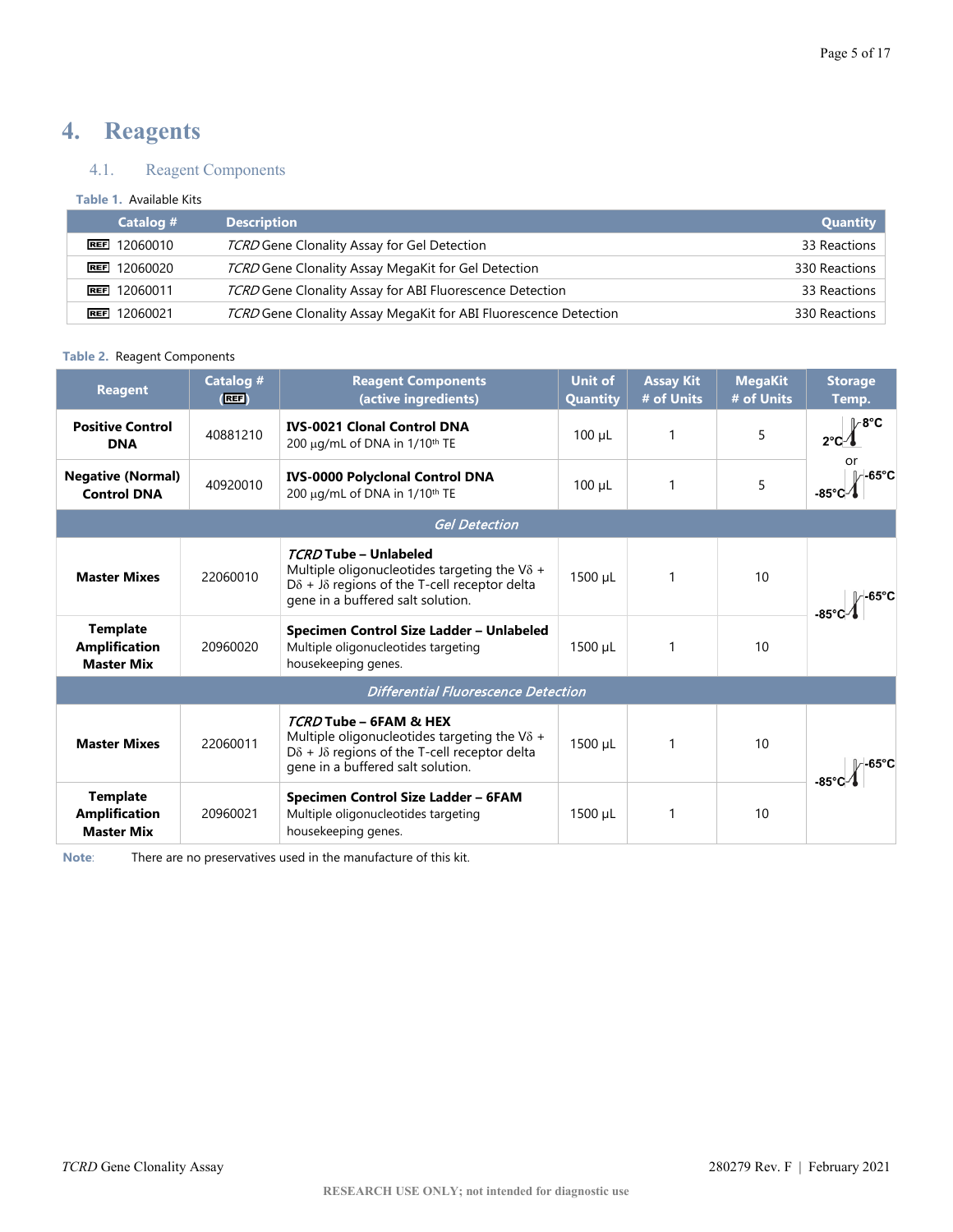# <span id="page-5-0"></span>4.1. Warnings and Precautions

- **RUO** For RESEARCH USE ONLY. Not for use in diagnostic procedures
- Use this assay kit as a system. Do not substitute other manufacturer's reagents. Dilution, reducing amplification reaction volumes, or other deviation in this protocol may affect the performance of this test and/or nullify any limited sublicense that comes with the purchase of this testing kit.
- Materials are stable until the labeled expiration date when stored and handled as directed. Do not use kits beyond their expiration date.
- Close adherence to the protocol will assure optimal performance and reproducibility. Ensure use of correct thermal cycler program, as other programs may provide inaccurate/faulty data, such as false positive and false negative results.
- Do not mix or combine reagents from kits with different lot numbers.
- Wear appropriate personal protective equipment and follow good laboratory practices and universal precautions when working with specimens. Handle specimens in approved biological safety containment facilities and open only in certified biological safety cabinets.
- Due to the analytical sensitivity of this test, use extreme care to avoid the contamination of reagents or amplification mixtures with samples, controls or amplified materials. Closely monitor all reagents for signs of contamination (*e.g.*, negative controls giving positive signals). Discard reagents suspected of contamination.
- To minimize contamination, wear clean gloves when handling samples and reagents and routinely clean work areas and pipettes prior to doing PCR.
- Autoclaving does not eliminate DNA contamination. Follow uni-directional workflow in the PCR laboratory; begin with master mix preparation, move to specimen preparation, then to amplification, and finally to detection. Do not bring amplified DNA into the areas designated for master mix or specimen preparation.
- Dedicate all pipettes, pipette tips, and any equipment used in a particular area to that area of the laboratory.
- Use sterile, disposable plastic ware whenever possible to avoid RNase, DNase, or cross-contamination.

# <span id="page-5-1"></span>4.2. Storage and Handling

- For any duration other than immediate use, **store assay kits at -85**°**C to -65**°**C**.
- The optimum storage temperature for DNA controls is  $2^{\circ}C$  to  $8^{\circ}C$ , but for long term storage DNA controls can be stored at -85°C to -65°C.
- If All reagents and controls must be thawed and vortexed or mixed thoroughly prior to use to ensure that they are resuspended completely. Excessive vortexing may shear DNA and cause labeled primers to lose their fluorophors.
- Materials are stable until the labeled expiration date when stored and handled as directed. Do not use kits beyond their expiration date.
- Due to high salt concentrations, PCR master mixes are sensitive to freeze/thaw cycles. Aliquot master mixes into sterile o-ring screw-cap tubes if necessary.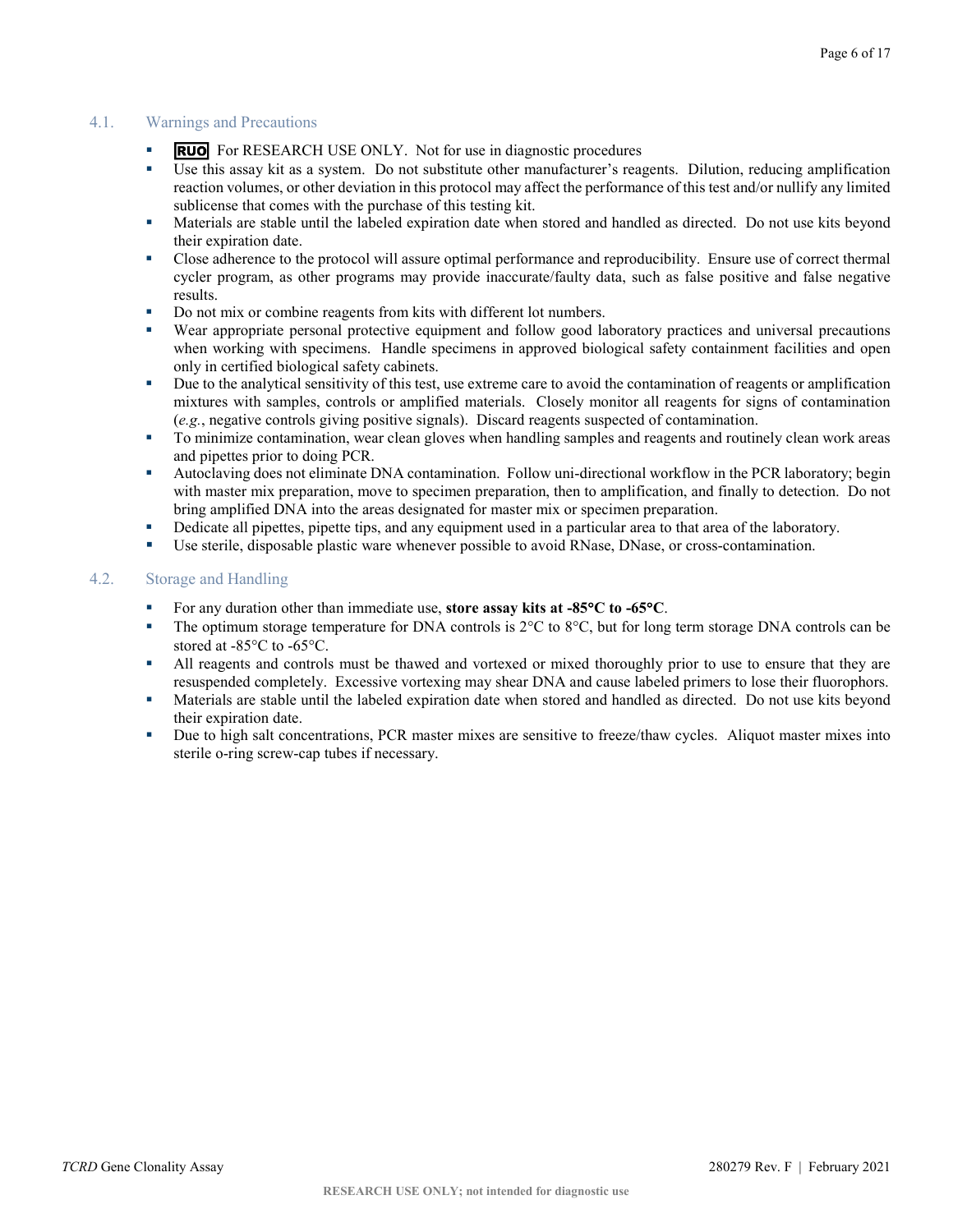# <span id="page-6-0"></span>**5. Instruments**

# <span id="page-6-1"></span>5.1. Thermal cycler

- Use or function: Amplification of DNA samples
- **Performance characteristics and specification:** 
	- o Minimum thermal range: 15°C to 96°C
	- o Minimum ramping speed: 0.8°C/sec
- Follow manufacturer's installation, operation, calibration, and maintenance procedures.
- See section *[7.4](file://sbs2003.invivoscribe.com/files/Invivoscribe/Public/Marketing%20Temp/Gillian/280276.docx#_bookmark0) [Amplification](file://sbs2003.invivoscribe.com/files/Invivoscribe/Public/Marketing%20Temp/Gillian/280276.docx#_bookmark0)* for thermal cycler program.

#### <span id="page-6-2"></span>5.2. Electrophoresis Unit

- Use or function: DNA fragment separation
- **Performance characteristics and specification:** 
	- o Capable of running at 35V to 135V for extended times
- Follow manufacturer's installation, operation, calibration, and maintenance procedures.

### <span id="page-6-3"></span>5.3. UV Illumination Unit

- Use or function: DNA detection
- **Performance characteristics and specification:** 
	- $\degree$  Capable of emitting light at a wavelength of  $\sim$ 302 nm
- Follow manufacturer's installation, operation, calibration, and maintenance procedures.

#### <span id="page-6-4"></span>5.4. ABI Capillary Electrophoresis Instruments

- Use or function: Fragment detection and analysis
- **Performance characteristics and specification:** 
	- o The following capillary electrophoresis instruments will meet the performance needs for this assay:
		- ABI 3100 Avant Genetic Analyzer (4-capillaries)
		- ABI 3100 Genetic Analyzer (16-capillaries)
		- ABI 3130 Genetic Analyzer (4-capillaries)
		- ABI 3130xL Genetic Analyzer (16-capillaries)
		- ABI 3500 Genetic Analyzer (8-capillaries)
		- ABI 3500xL Genetic Analyzer (24-capillaries)
- Follow manufacturer's installation, operation, calibration, and maintenance procedures.
- The ABI instrument used must be calibrated with appropriate Matrix Standards as outlined in section *7.2 Materials Required But Not Provided.*
- Use the default settings for your polymer and capillary type.<br>■ See section  $7.5$  *ABI Fluorescence Detection* for further detai
- See section *7.5 ABI Fluorescence Detection* for further details.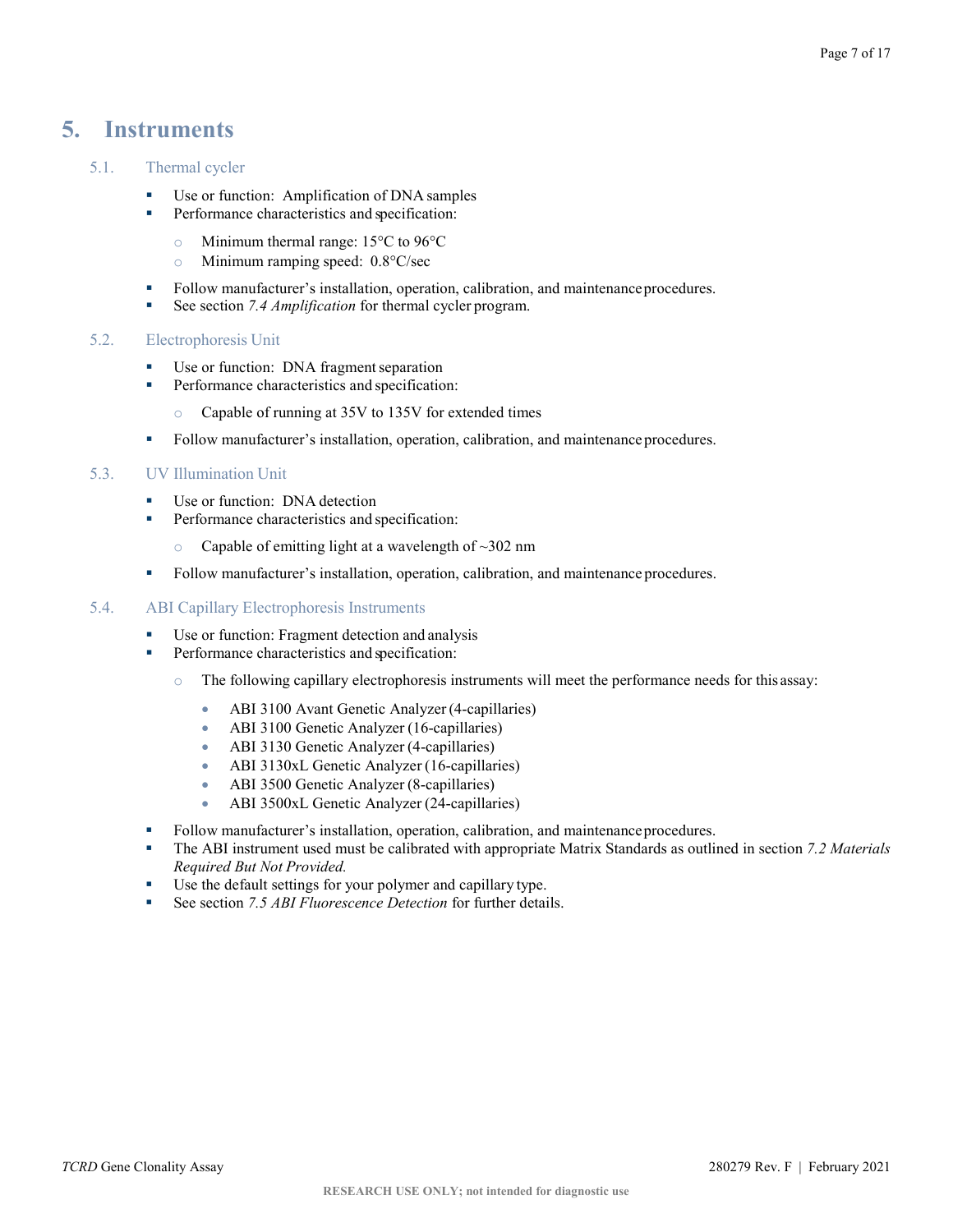# <span id="page-7-0"></span>**6. Specimen Collection and Preparation**

# <span id="page-7-1"></span>6.1. Precautions

Biological specimens from humans may contain potentially infectious materials. Handle all specimens in accordance with the OSHA Standard on Bloodborne Pathogens or Biosafety Level 2.

# <span id="page-7-2"></span>6.2. Interfering Substances

The following substances are known to interfere with PCR:

- Divalent cation chelators
- **Low retention pipette tips**
- EDTA (not significant at low concentrations)
- **Heparin**

# <span id="page-7-3"></span>6.3. Specimen Requirements and Handling

This assay tests extracted and purified genomic DNA (gDNA). Common sources of gDNA include:

- 5 cc of peripheral blood, bone marrow biopsy or bone marrow aspirate anti-coagulated with heparin or EDTA. Ship at ambient temperature; OR
- Formalin-fixed paraffin embedded tissue or slides

# <span id="page-7-4"></span>6.4. Sample Preparation

Extract the gDNA from specimens as soon as possible. Resuspend DNA to a final concentration of  $100 \mu g$  to  $400 \mu g$  per ml in  $1/10<sup>th</sup> TE$  (1 mM Tris-HCl, pH 8.0; 0.1 mM EDTA) or in molecular biology grade or USP water. This is a robust assay system. A wide range of DNA concentrations will generate a valid result. Therefore, quantifying and adjusting DNA concentrations is generally not necessary. Testing sample DNA with the Specimen Control Size Ladder master mix will ensure that DNA of sufficient quality and quantity was present to yield a valid result.

# <span id="page-7-5"></span>6.5. Sample Storage

Store gDNA at 2°C to 8°C or long term at -85°C to -65°C.

# <span id="page-7-6"></span>**7. Assay Procedure**

# <span id="page-7-7"></span>7.1. Materials Provided

#### **Table 3:** Kit components

|            |           | <b>Gel Detection</b>                     |            |           | <b>Differential Fluorescence Detection</b> |
|------------|-----------|------------------------------------------|------------|-----------|--------------------------------------------|
|            | Catalog # | <b>Description</b>                       |            | Catalog # | <b>Description</b>                         |
| <b>REF</b> | 22060010  | TCRD Tube - Unlabeled                    | <b>REF</b> | 22060011  | TCRD Tube - 6FAM & HEX                     |
| <b>REF</b> | 20960020  | Specimen Control Size Ladder - Unlabeled | <b>REF</b> | 20960021  | Specimen Control Size Ladder -             |
| <b>REF</b> | 40881210  | <b>IVS-0021 Clonal Control DNA</b>       | <b>REF</b> | 40881210  | IVS-0021 Clonal Control DN                 |
| <b>REF</b> | 40920010  | IVS-0000 Polyclonal Control DNA          | <b>REF</b> | 40920010  | IVS-0000 Polyclonal Control D              |

| <b>Gel Detection</b> |                                          |  |            |           | <b>Differential Fluorescence Detection</b> |
|----------------------|------------------------------------------|--|------------|-----------|--------------------------------------------|
| talog #              | <b>Description</b>                       |  |            | Catalog # | <b>Description</b>                         |
| 22060010             | TCRD Tube - Unlabeled                    |  | <b>REF</b> | 22060011  | TCRD Tube - 6FAM & HEX                     |
| 20960020             | Specimen Control Size Ladder - Unlabeled |  | <b>REF</b> | 20960021  | Specimen Control Size Ladder - 6FAM        |
| 40881210             | <b>IVS-0021 Clonal Control DNA</b>       |  | <b>REF</b> | 40881210  | <b>IVS-0021 Clonal Control DNA</b>         |
| 40920010             | IVS-0000 Polyclonal Control DNA          |  | <b>REF</b> | 40920010  | IVS-0000 Polyclonal Control DNA            |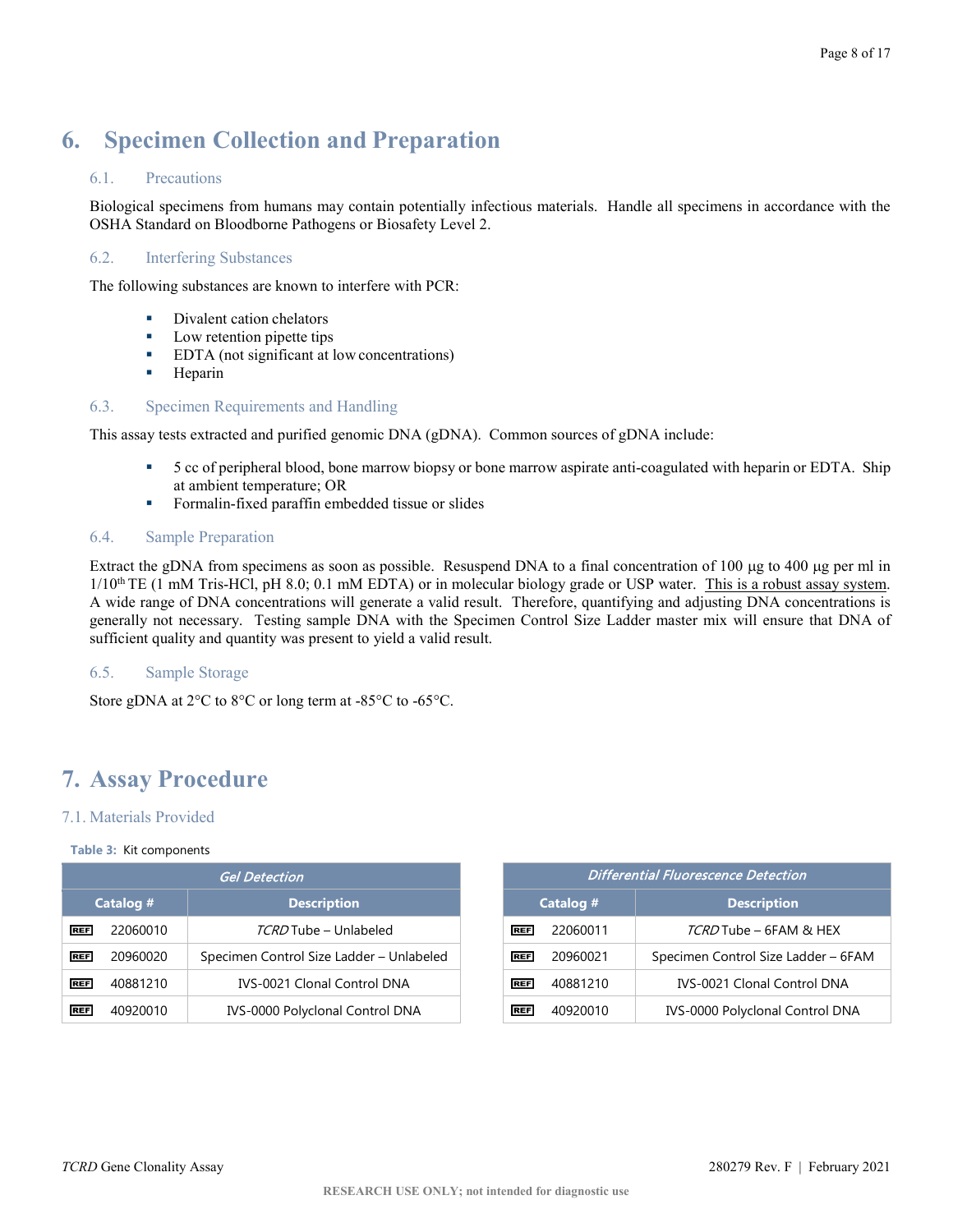# <span id="page-8-0"></span>7.2. Materials Required (not provided)

# **Table 4:** Materials Required (not provided)

| <b>Reagent/Material</b>                                                                        | <b>Recommended Reagents/Materials and Suppliers</b>                                                                                                                                         | Catalog # (REF) | <b>Notes</b>                                                               |
|------------------------------------------------------------------------------------------------|---------------------------------------------------------------------------------------------------------------------------------------------------------------------------------------------|-----------------|----------------------------------------------------------------------------|
| <b>DNA Polymerase</b>                                                                          | Roche:<br>EagleTag DNA Polymerase<br>٠<br>or equivalent                                                                                                                                     | 05206944190     | N/A                                                                        |
| <b>Glass Distilled De-</b><br>ionized Molecular<br><b>Biology Grade or USP</b><br><b>Water</b> | N/A                                                                                                                                                                                         | N/A             | Sterile and free of DNase and<br>RNase.                                    |
| <b>Calibrated Pipettes</b>                                                                     | N/A                                                                                                                                                                                         | N/A             | Must be able to accurately<br>measure volumes between 1 µL<br>and 1000 µL. |
| <b>Thermal cycler</b>                                                                          | Thermo Fisher Scientific:<br>• Veriti Dx Thermal Cycler<br>Bio-Rad:<br>MJ Research PTC-100 or PTC-200, PTC-220, PTC-<br>$\bullet$<br>240<br>Perkin-Elmer<br>PE 9600 or PE 9700<br>$\bullet$ |                 | N/A                                                                        |
| <b>Vortex Mixer</b>                                                                            | N/A                                                                                                                                                                                         | N/A             | N/A                                                                        |
| PCR plates or tubes                                                                            | N/A                                                                                                                                                                                         | N/A             | Sterile                                                                    |
| <b>Filter barrier pipette</b><br>tips                                                          | N/A                                                                                                                                                                                         | N/A             | Sterile, RNase/DNase/Pyrogen-<br>free                                      |
| <b>Microcentrifuge tubes</b>                                                                   | N/A                                                                                                                                                                                         | N/A             | Sterile                                                                    |
| <b>Gel Electrophoresis</b><br>Unit                                                             | N/A                                                                                                                                                                                         |                 | For polyacrylamide gels                                                    |
|                                                                                                | <b>Gel Detection</b>                                                                                                                                                                        |                 |                                                                            |
| <b>Ethidium Bromide</b>                                                                        | Thermo Fisher Scientific®:<br>UltraPure® 10 mg/mL Ethidium Bromide                                                                                                                          | 15585-011       | N/A                                                                        |
| 6% Polyacrylamide Gels                                                                         | Thermo Fisher Scientific:<br>Novex® TBE Gels (6%, 12 well)                                                                                                                                  | EC62652Box      | N/A                                                                        |
| <b>TBE Running Buffer</b>                                                                      | Invitrogen:<br>Novex TBE Running Buffer (5X)<br>$\bullet$                                                                                                                                   | LC6675          | Dilute 1:5 prior to use.                                                   |
| <b>Gel Loading Buffer</b>                                                                      | Thermo Fisher Scientific:<br>10X BlueJuice™ Gel Loading Buffer<br>$\bullet$<br>Novex Hi-Density TBE Sample Buffer (5X)<br>$\bullet$                                                         |                 | N/A                                                                        |
| 100 bp DNA Ladder                                                                              | Invitrogen:<br>● TrackIt™ 100 bp DNA Ladder                                                                                                                                                 | 10488-058       | N/A                                                                        |
|                                                                                                | <b>Differential Fluorescence Detection</b>                                                                                                                                                  |                 |                                                                            |
| <b>ABI Capillary</b><br><b>Electrophoresis</b><br><b>Instrument</b>                            | Applied Biosystems:<br>• ABI 310, 3100, or 3500 series                                                                                                                                      | S.O.            | N/A                                                                        |
| <b>Hi-Di Formamide</b>                                                                         | Applied Biosystems:<br>Hi-Di™ Formamide                                                                                                                                                     | 4311320         | N/A                                                                        |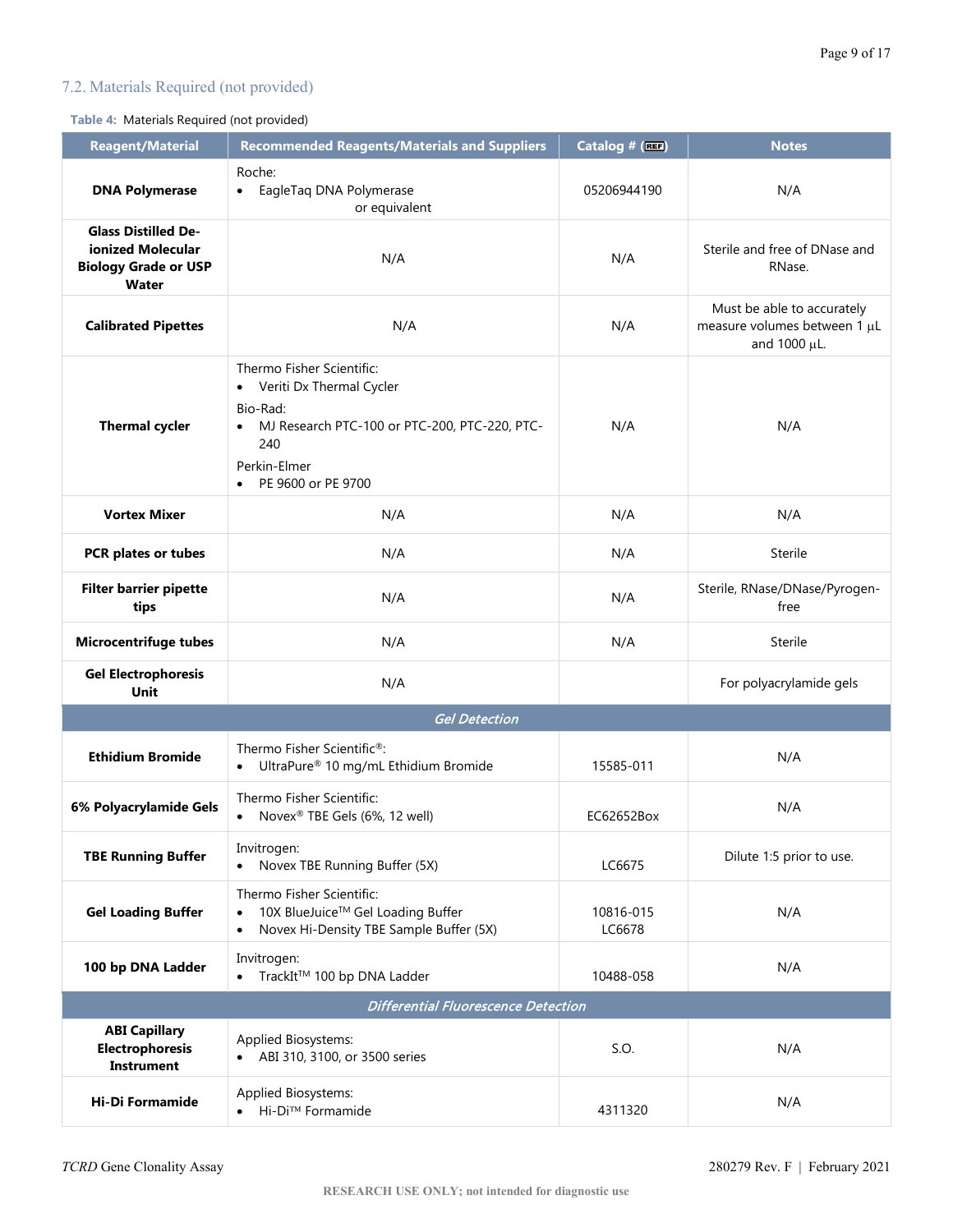#### **Table 4:** Materials Required (not provided)

| <b>Reagent/Material</b>                        | <b>Recommended Reagents/Materials and Suppliers</b>                                                                                                                                                                                                                                                                                                 | Catalog # (REF)                                    | <b>Notes</b>                               |
|------------------------------------------------|-----------------------------------------------------------------------------------------------------------------------------------------------------------------------------------------------------------------------------------------------------------------------------------------------------------------------------------------------------|----------------------------------------------------|--------------------------------------------|
| <b>Size Standards</b>                          | Invivoscribe, Inc.:<br>Hi-Di Formamide w/ROX size standards for ABI<br>$\bullet$<br>310<br>Hi-Di Formamide w/ROX size standards for ABI<br>$\bullet$<br>3100<br>Applied Biosystems:<br>For ABI 3100 or 3130 instruments:<br>GeneScan™ - 400HD [ROX]™<br>$\Omega$<br>For ABI 3500 instruments:<br>$\bullet$<br>GeneScan - 600 [LIZ]™ v2.0<br>$\circ$ | 60980051<br>60980061<br>402985<br>4408399          | N/A                                        |
| <b>Spectral Calibration</b><br><b>Dye Sets</b> | <b>Applied Biosystems:</b><br>For ABI 3100 and 3130 instruments:<br>o DS-30 Matrix Standard Kit (Dye Set D)<br>For ABI 310 instruments:<br><b>NED Matrix Standard</b><br>$\Omega$<br>And Fluorescent Amidite Matrix Standards<br>$\circ$<br>[6FAM, TET, HEX, TAMRA, ROX]<br>For ABI 3500 instruments:<br>o DS-33 Matrix Standard Kit (Dye Set G5)   | 4345827<br>402996<br>401546<br>4345833             | N/A                                        |
| Polymer                                        | <b>Applied Biosystems:</b><br>POP-4™ Polymer:<br>o POP-4 for 310 Genetic Analyzers<br>POP-4 for 3100/3100-Avant Genetic<br>$\circ$<br>Analyzers<br>o POP-4 for 3130/3130xL Genetic Analyzers<br>POP-7™ Polymer:<br>POP-7 for 3130/3130xL Genetic Analyzers<br>$\circ$<br>POP-7 for 3500/3500xL Genetic Analyzers<br>$\circ$                         | 402838<br>4316355<br>4352755<br>4352759<br>4393714 | N/A                                        |
| <b>Buffer</b>                                  | Applied Biosystems:<br>10X Genetic Analyzer Buffer with EDTA                                                                                                                                                                                                                                                                                        | 402824                                             | Dilute 1:10 in sterile water<br>before use |

# <span id="page-9-0"></span>7.3. Reagent Preparation

- Test all unknown samples using the template amplification control (**Specimen Control Size Ladder)** master mix to ensure that no inhibitors of amplification are present, and there is DNA of sufficient quality and quantity to generate a valid result.
- Test all samples in **singlicate**.
- **Test positive, negative and <b>no** template controls for each master mix.
- 7.3.1. Using gloved hands, remove the master mixes from the freezer. Allow the tubes to thaw; then gently vortex to mix.
- 7.3.2. In containment hood or dead air box, remove an appropriate aliquot to clean, sterile microfuge tube (one tube for each master mix).
	- Aliquot volumes are 45 μL for each sample + 135 μL (3 x 45 μL) for the positive, negative and no template controls.
	- Include an additional 20  $\mu$ L to correct for pipetting errors.
- 7.3.3. Add the appropriate amount of Taq DNA polymerase (0.25 μL @5 U/μL per 50 μL total PCR volume) to the master mix and gently mix by inverting several times or gently vortexing.
	- **The master mixes are now ready for distribution to reaction tubes or plate, and addition of sample.**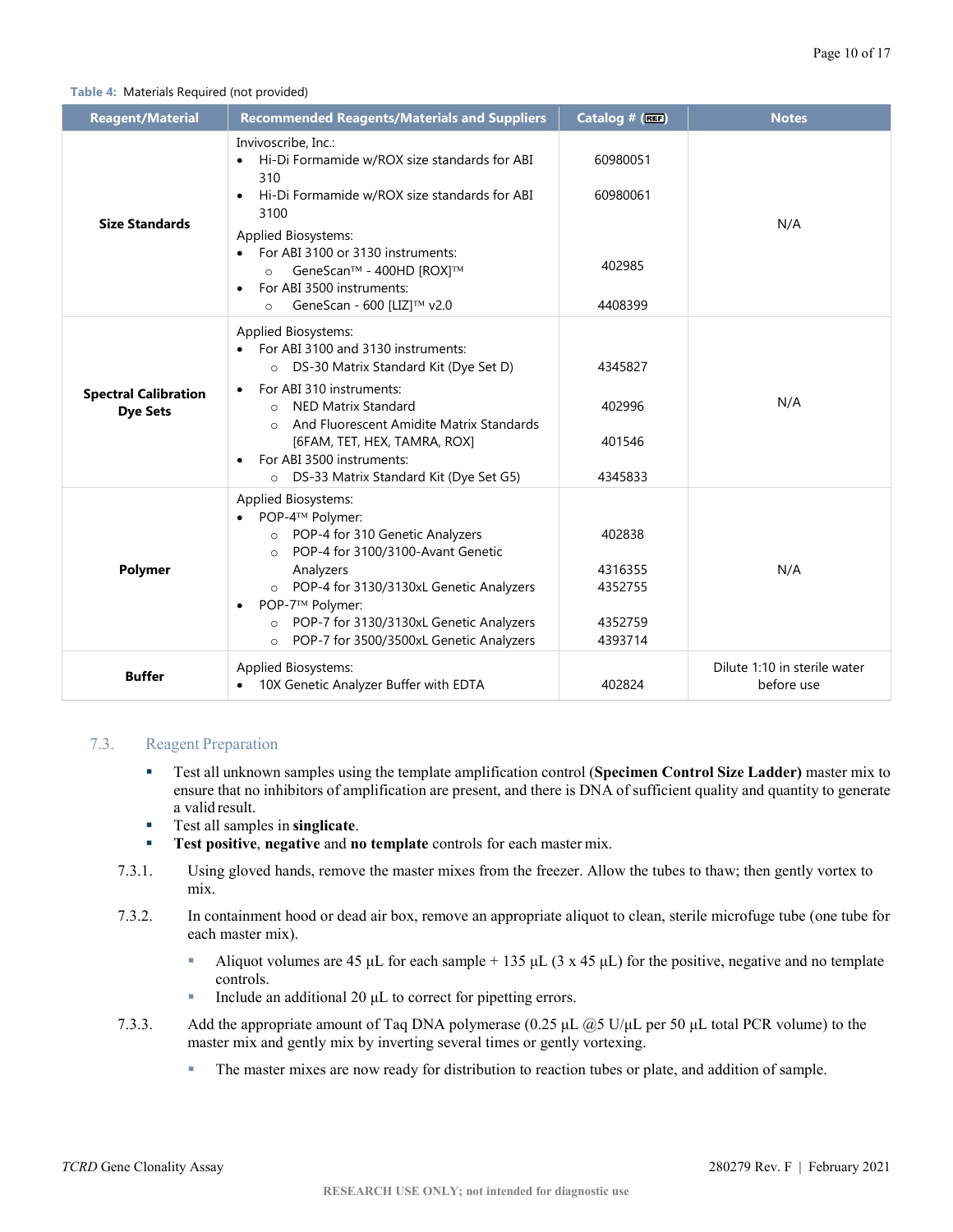# <span id="page-10-0"></span>7.4. Amplification

- 7.4.1. Aliquot 45 µL of the master mix/enzyme solutions into individual PCR wells ortubes.
- 7.4.2. Add 5 µL of sample or control DNA to the individual tubes or wells containing the respectivemaster mix reactions.
	- Pipette up and down several times to mix.
- 7.4.3. Amplify the reactions using the following PCR program
	- Use the **calculated** option for temperature measurement with the PTC instruments.

| <b>Step</b> | <b>Temperature</b> | <b>Duration</b> | <b>Cycles</b> |
|-------------|--------------------|-----------------|---------------|
|             | $95^{\circ}$ C     | 7 minutes       |               |
| 2           | $95^{\circ}$ C     | 45 seconds      |               |
| 3           | $60^{\circ}$ C     | 45 seconds      | 35            |
| 4           | $72^{\circ}$ C     | 90 seconds      |               |
|             | $72^{\circ}$ C     | 10 minutes      |               |
|             | $15^{\circ}$ C     | $\infty$        |               |

**Table 5:** Thermal cycling conditions

7.4.4. Remove the amplification plate from the thermal cycler.

#### <span id="page-10-1"></span>7.5. Detection

#### **Gel Detection – Agarose TBE Gels**

- 7.5.1. Prepare a 2% MetaPhor or NuSieve 3:1 agarose/TBE gel.
- 7.5.2. Individually mix 20 µL from each amplification reaction mixed with 4 µL of 6X gel loading buffer.
- 7.5.3. Load 20µL of this mixture into separate wells of the gel, flanked by DNA size standards.
- 7.5.4. Detect products using ethidium bromide or an equivalent dye.
- 7.5.5. Photgraph the gel and interpret the data.

#### **Gel Detection – Polyacrylamide TBE Gels**

- 7.5.6. Assemble electrophoresis unit using a 6% non-denaturing polyacrylamide TBE gel and 0.5X TBE running buffer.
- 7.5.7. Add 5 µL ice-cold non-denaturing bromophenol blue loading buffer to samples.
- 7.5.8. Load 20 µL mixture into wells of the gel.
- 7.5.9. Run gel at 110V for 2-3 hours or 40-50V overnight.
	- Voltage and electrophoresis time depend on the PCR amplicon size, acrylamide gel thickness, and type of PCR equipment.
	- Voltage and run time can be adapted accordingly.
- 7.5.10. Stain gels in 0.5 µg/mL ethidium bromide (in water or 0.5X TBE Buffer) for 5-10 minutes.
- 7.5.11. Destain gels 2X in water for 5-10 minutes.
- 7.5.12. Visualize the gel using UV illumination.
- 7.5.13. Photograph the gel and interpret the data.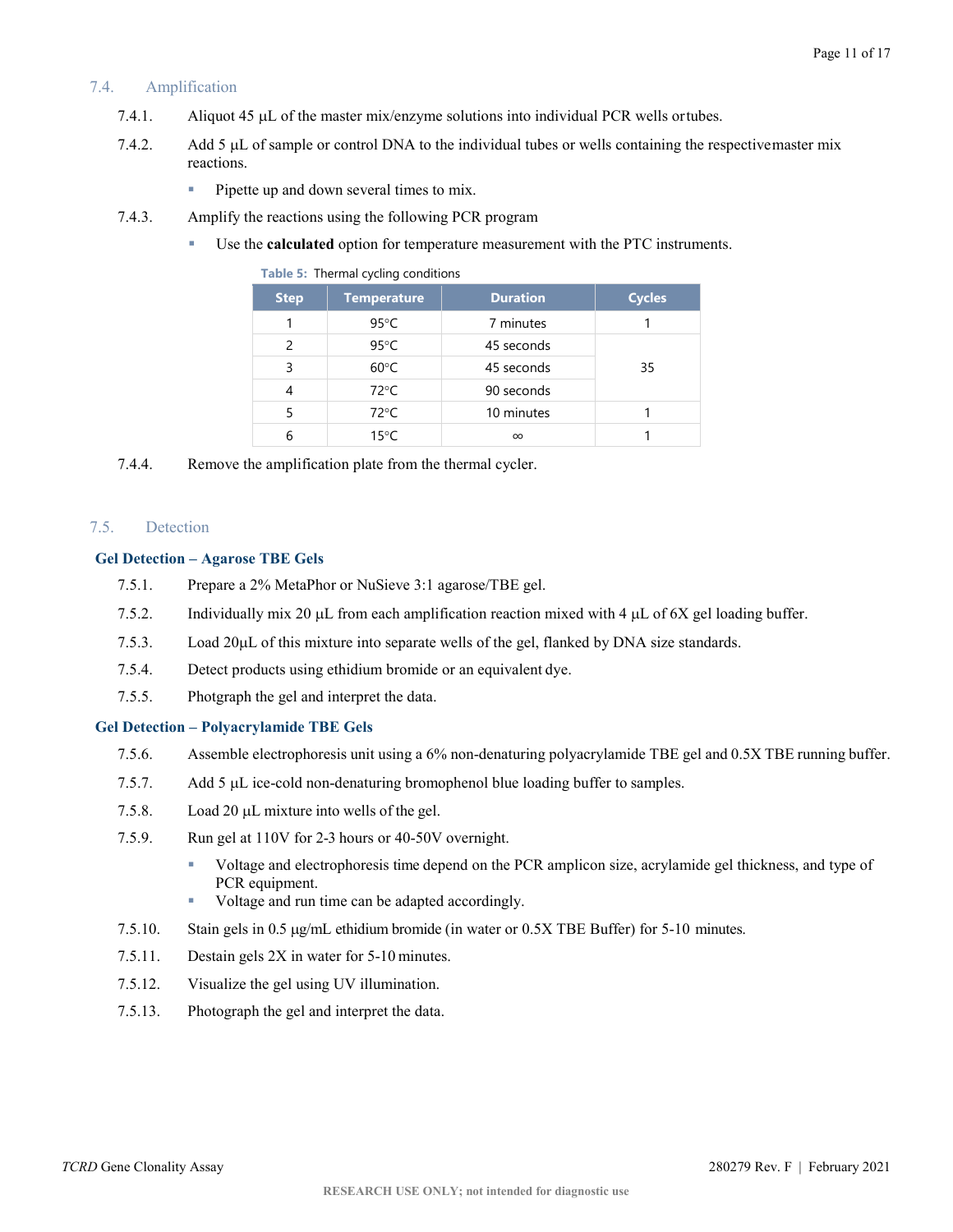#### **Gel Detection – Heteroduplex Analysis (RECOMMENDED)**

- 7.5.14. Denature 20 µL PCR products at 94ºC for 5 minutes.
- 7.5.15. Re-anneal PCR products at 4ºC for 60 minutes.
- 7.5.16. Assemble electrophoresis unit using a 6% non-denaturing polyacrylamide TBE gel and 0.5X TBE running buffer.
- 7.5.17. Add 5 µL ice-cold non-denaturing bromophenol blue loading buffer to samples.
- 7.5.18. Load 20 µL of mixture into wells of the gel.
- 7.5.19. Run gel at 110V for 2-3 hours or 40-50V overnight.
	- Voltage and electrophoresis time depend on the PCR amplicon size, acrylamide gel thickness, and type of PCR equipment.
	- Voltage and run time can be adapted accordingly.
- 7.5.20. Stain gels in 0.5 µg/mL ethidium bromide (in water or 0.5X TBE Buffer) for 5-10 minutes.
- 7.5.21. Destain gels 2X in water for 5-10 minutes.
- 7.5.22. Visualize the gel using UV illumination.
- 7.5.23. Photograph the gel and interpret the data.

#### **ABI Fluorescence Detection with ABI 310, 3100, & 3130 instruments**

- 7.5.24. In a new microcentrifuge tube, mix an appropriate amount (10 µL per reaction) of Hi-Di Formamide with ROX Size Standards. Vortex well.
- 7.5.25. In a new 96-well PCR plate, add 10 µL of Hi-Di Formamide with ROX size standards to individual wells for each reaction.
- 7.5.26. Transfer 1 µL of each reaction to the wells containing Hi-Di Formamide with ROX size standards.
	- Add only one sample per well.
	- $\blacksquare$  Pipette up and down to mix.
- 7.5.27. Cap or cover the PCR plate.
- 7.5.28. Heat denature the samples at 95 ºC for 2 minutes, then snap chill on ice for 5minutes.
- 7.5.29. Prepare a **sample sheet** and **injection list** for the samples.
- 7.5.30. Run the samples on an ABI 310/3100/3130 capillary electrophoresis instrument according to its user manual.
	- Data are automatically displayed as size and color specific peaks.
- 7.5.31. Review profile and controls, report results.

#### **ABI Fluorescence Detection with ABI 3500 instruments**

- **Note:** Due to instrument to instrument variation in the performance of the ABI 3500 platform, the amount of formamide, sample and size standard listed in the protocol is intended to be a starting point. The protocol may need to be optimized for specific ABI 3500 Platforms.
- 7.5.32. In a new microcentrifuge tube, mix an appropriate amount (9.5 μL per reaction) of Hi-Di Formamide with LIZ Size Standards. Vortex well.
- 7.5.33. In a new 96-well PCR plate, add 9.5 μL Hi-Di Formamide with LIZ size standards to individual wells for each reaction.
- 7.5.34. Transfer 0.5 μL of each reaction to the wells containing Hi-Di Formamide with LIZ size standards.
	- Add only one sample per well.
	- Pipette up and down to mix.
- 7.5.35. Cap or cover the PCR plate.
- 7.5.36. Heat denature the samples at 95ºC for 3 minutes, then snap chill on ice for 5minutes.
- 7.5.37. Prepare a **sample sheet** and **injection list** for the samples.
- 7.5.38. Run the samples on an ABI 3500 capillary electrophoresis instrument according to its user manual.
	- Data are automatically displayed as size and color specific peaks.
- 7.5.39. Review profile and controls,report results.

#### *TCRD* Gene Clonality Assay 280279 Rev. F | February 2021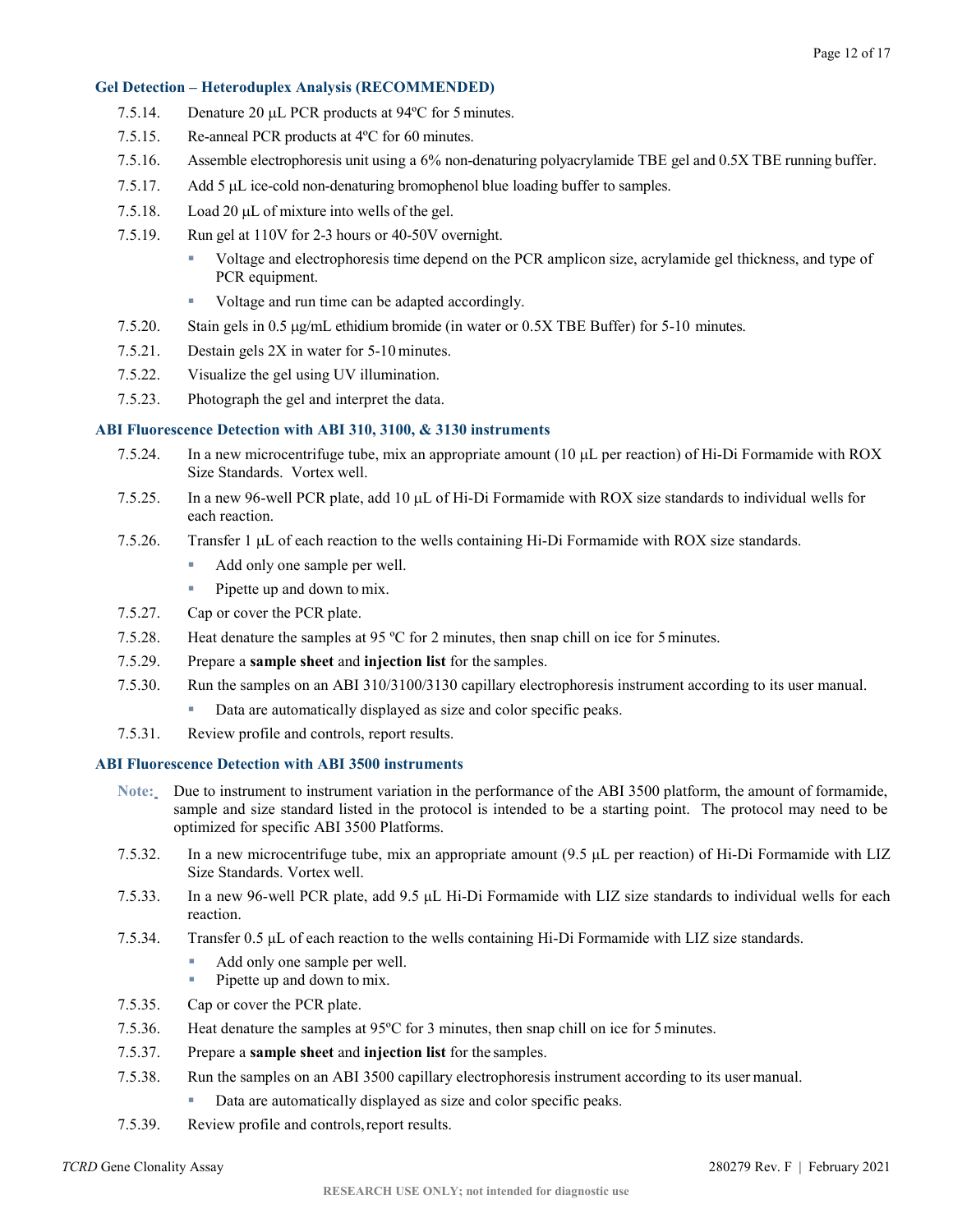### <span id="page-12-0"></span>7.6. Template Amplification Control

The **Specimen Control Size Ladder** master mix primers are available unlabeled for gel detection and labeled with a fluorescent dye (6-FAM) for differential fluorescent detection. This label is detected as **BLUE** using the differential fluorescence software. The amplicons produced with this master mix are at  $\sim$ 100, 200, 300, 400, and 600 bp.

- The ~100 bp band is comprised of 84 bp and 96 bp bands. Both of these bands co-migrate on a gel.
- Run the products of this master mix separately.

# <span id="page-12-1"></span>7.7. Recommended Positive Controls

**Table 6:** Recommended Positive Control Amplified Product Sizes

| <b>Master Mix</b>       | Target                   | <b>Color</b>       | <b>Control DNA</b>                 | Catalog # | <b>Product Size (bp)</b>       |
|-------------------------|--------------------------|--------------------|------------------------------------|-----------|--------------------------------|
| TCRD Tube               | $V\delta$ + J $\delta$ + | Blue $(J\delta)$ & | <b>Valid Size Range</b>            | $---$     | $120 - 2801$                   |
|                         | Dδ                       | Green $(D63)$      | <b>IVS-0021 Clonal Control DNA</b> | 40881210  | <b>158</b> (minor), <b>181</b> |
| <b>Specimen Control</b> | Multiple                 | <b>Blue</b>        | <b>Valid Size Range</b>            | $---$     | 84, 96, 200, 300, 400, 600     |
| <b>Size Ladder</b>      | Genes                    |                    | IVS-0000 Polyclonal Control DNA    | 40920010  | 84, 96, 200, 300, 400, 600     |

**Note**: The amplicon sizes listed above were determined using an ABI platform. Amplicon sizes observed on each specific CE instrument may differ 1-4 bp from those listed above depending on the platform of detection (ABI) and the version of the analysis software used. Once identified, the amplicon size as determined on each specific instrument will be consistent from run to run.

**1Note:** A 90 bp peak may be observed in normal (polyclonal) samples.

# <span id="page-12-2"></span>**8. Interpretation and Reporting**

This assay is for research use only; not intended for diagnostic purposes. PCR based testing does not identify 100% of clonal cell populations; therefore, repeat testing by Next Generation Sequencing (NGS) may be advisable to rule out clonality.

#### <span id="page-12-3"></span>8.1. Sample Interpretation

Results can be reported as "**Positive**" or "**Negative**" for "**Detection of clonal T-cell receptor delta chain gene rearrangement consistent with the presence of a clonal cell population**".

- 8.1.1. Report samples that fail to amplify following repeat testing as "**A result cannot be reported on this specimen because there was DNA of insufficient quantity or quality for analysis**".
- 8.1.2. All assay controls must be examined prior to interpretation of sample results. If the controls do not yield the correct results, the assay is not valid and the samples cannot be interpreted**.**

### <span id="page-12-4"></span>8.2. Control Interpretation

The following describes the analysis of each of the controls and the decisions necessary based upon the results.

- **Negative Control:** (Polyclonal control, water or no template blank). If the negative control is:
	- o **Positive**: Possible contamination of all PCR amplification reactions. Do not continue with the interpretation of results. Prepare fresh master mix and repeat amplification.
	- o **Negative**: Continue with the analysis.
- **Positive Control:** (This can also be an extraction control if positive control material is taken through extraction processes) If the positive control is:
	-
	- **Positive:** Continue with analysis.<br>○ **Negative:** Repeat the assay. Repeat the assay.
- **Specimen Control Size Ladder:** (This is run on unknown samples only) If the specimen control size control size ladder:
	- o **Generates 84, 96, 300, 400, 500, and 600 bp products:** Continue with analysis.
		-
	- o **Does not generate specified product:** Repeat assay and/or re-extract the specimen.

### <span id="page-12-5"></span>8.3. Sample Reporting

Following the acceptance of the controls, the samples are interpreted as follows: One or two prominent bands within the valid size range are reported as **"Detection of clonal T-cell receptor delta chain gene rearrangement consistent with the presence of a clonal cell population."**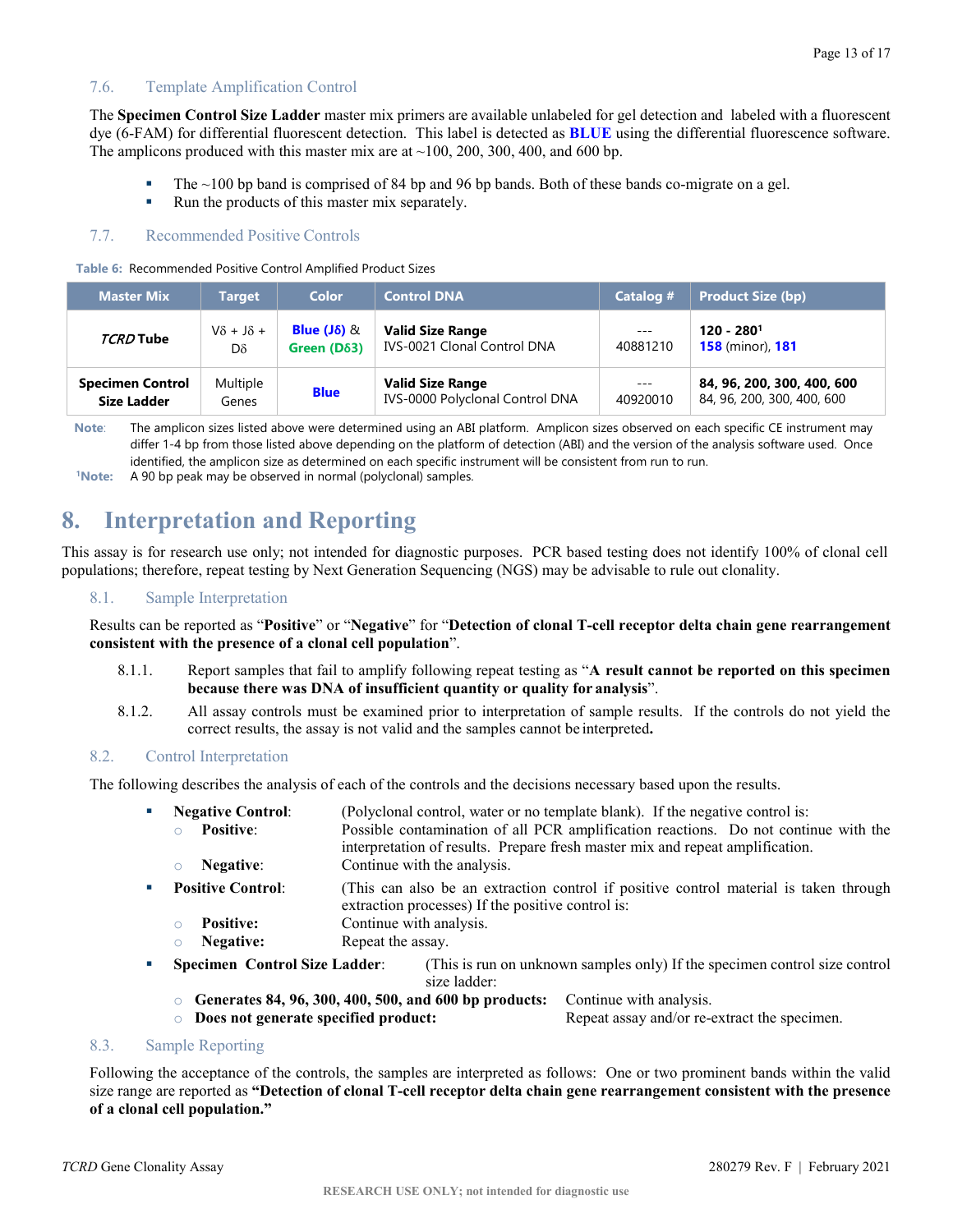# <span id="page-13-0"></span>**9. Limitations of Procedure**

The assay is subject to interference by degradation of DNA or inhibition of PCR due to heparin or other agents.

# <span id="page-13-1"></span>**10. Expected Values**

The size range for each master mix has been determined testing positive control samples. For accurate and meaningful interpretation, ignore peaks that occur outside of the valid size range for each master mix. Peaks that are outside of the range cannot be assumed to be valid.

# <span id="page-13-2"></span>10.1. Approximate product sizes with *TCRD* primers

| <b>Table 7:</b> Approximate product sizes with TCRD primers |                 |                 |                  |                 |               |  |
|-------------------------------------------------------------|-----------------|-----------------|------------------|-----------------|---------------|--|
|                                                             | $J_D1$          | $J_D2$          | J <sub>D</sub> 3 | $J_D4$          | <b>DD3-3'</b> |  |
| $V_{\text{D}}$ 1                                            | 170 bp - 210 bp | 170 bp - 210 bp | 180 bp - 220 bp  | 160 bp - 200 bp | $\sim$ 220 bp |  |
| V <sub>D</sub> 2new3                                        | 200 bp - 240 bp | 200 bp - 240 bp | 200 bp - 240 bp  | 190 bp - 230 bp | $\sim$ 240 bp |  |
| V <sub>D</sub> 3                                            | 230 bp - 270 bp | 230 bp - 270 bp | 240 bp - 280 bp  | 220 bp - 260 bp | $\sim$ 280 bp |  |
| $V_D4$                                                      | 180 bp - 220 bp | 180 bp - 220 bp | 190 bp - 230 bp  | 170 bp - 210 bp | $\sim$ 230 bp |  |
| V <sub>D</sub> 5                                            | 220 bp - 260 bp | 220 bp - 260 bp | 230 bp - 270 bp  | 210 bp - 250 bp | $\sim$ 270 bp |  |
| V <sub>D</sub> 6                                            | 200 bp - 240 bp | 200 bp - 240 bp | 210 bp - 250 bp  | 190 bp - 230 bp | $\sim$ 250 bp |  |
| <b>DD2-5'</b>                                               | $\sim$ 130 bp   | $\sim$ 140 bp   | $\sim$ 150 bp    | $\sim$ 130 bp   | $\sim$ 190 bp |  |
|                                                             |                 |                 |                  |                 |               |  |

# **Table 7:** Approximate product sizes with TCRD primers

\*These cell lines give these APPROXIMATE product sizes:

| Loucy:   | D <sub>2</sub> J1 150 bp,             | V6J2 210 bp |
|----------|---------------------------------------|-------------|
| Nalm-16: | D <sub>2</sub> D <sub>3</sub> 170 bp, | V2D3 230 bp |
| REH:     | V2D3 240 bp                           |             |

\*Courtesy of Dr. Louise Lavender, Molecular Pathology Unit, Southampton University Hospitals

# <span id="page-13-3"></span>10.2. Expected Size of Amplified Products

**Note:** "Color" indicates the color of products generated with the master mix when using differential fluorescence detection format (*e.g.*, ABI instruments).

#### **Table 8:** Expected Size of Amplified Products

| <b>Master Mix</b>                             | Target                         | <b>Color</b>                        | <b>Control DNA</b>                                                                        | Catalog #                     | <b>Product Size (bp)</b>                                                            |
|-----------------------------------------------|--------------------------------|-------------------------------------|-------------------------------------------------------------------------------------------|-------------------------------|-------------------------------------------------------------------------------------|
| TCRD Tube                                     | $V\delta$ + J $\delta$ +<br>Dδ | Blue $(J\delta)$ &<br>Green $(D63)$ | <b>Valid Size Range</b><br>IVS-0000 Polyclonal Control DNA<br>IVS-0021 Clonal Control DNA | $---$<br>40920010<br>40881210 | $120 - 2801$<br>130 - 280, 160 - 280 <sup>2</sup><br><b>158</b> (minor), <b>181</b> |
| <b>Specimen Control</b><br><b>Size Ladder</b> | Multiple<br>Genes              | <b>Blue</b>                         | <b>Valid Size Range</b><br>Any human DNA                                                  | $---$<br>40920010             | 84, 96, 200, 300, 400, 600<br>84, 96, 200, 300, 400, 600                            |

**Note**: The amplicon sizes listed above were determined using an ABI platform. Amplicon sizes observed on each specific CE instrument may differ 1-4 bp from those listed above depending on the platform of detection (ABI) and the version of the analysis software used. Once identified, the amplicon size as determined on each specific instrument will be consistent from run to run.

**1Note::** A 90 bp peak may be observed in normal (polyclonal) samples.

<sup>2</sup>Note: A nonspecific 163 bp peak may be observed in normal (polyclonal) samples.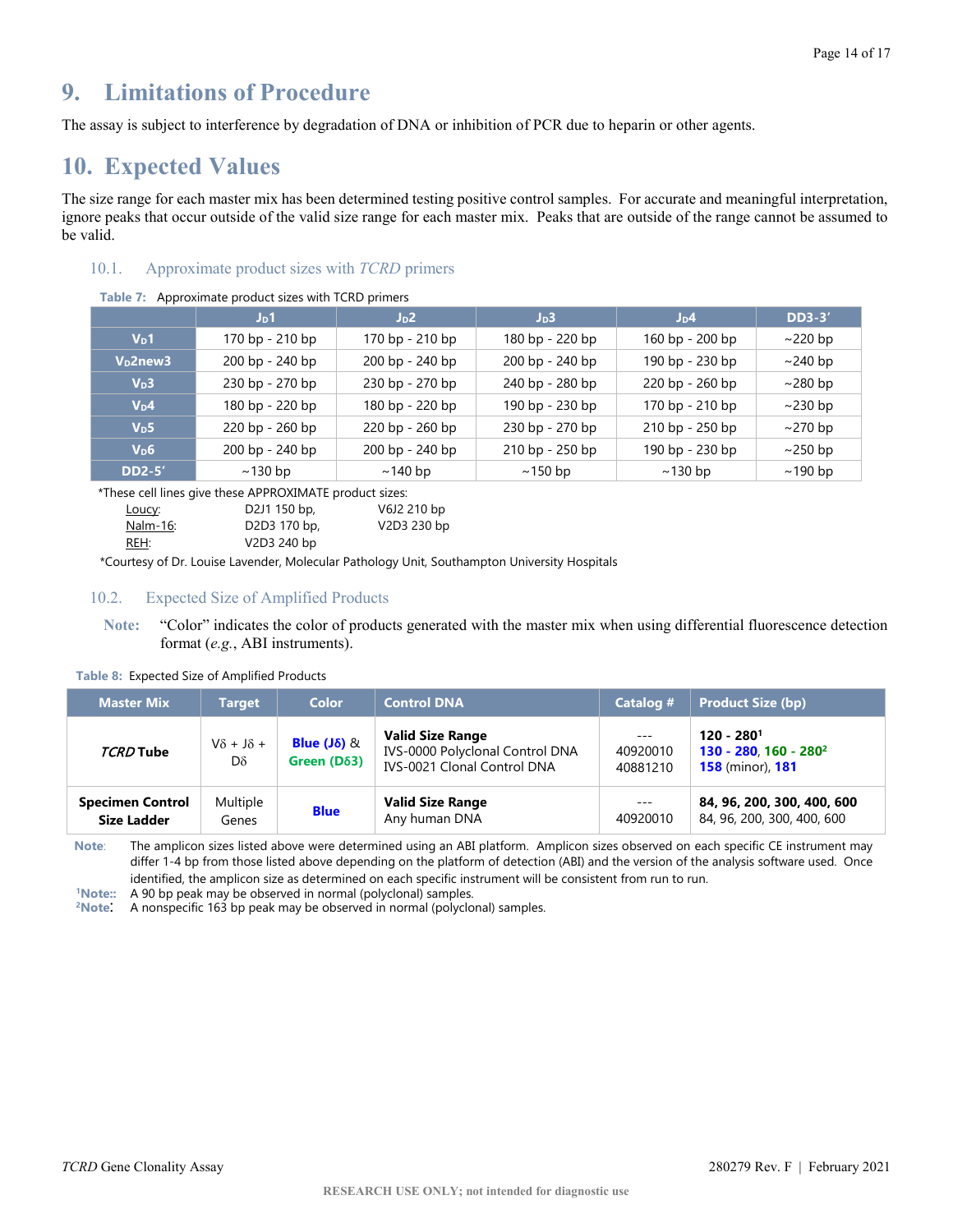<span id="page-14-0"></span>

# <span id="page-14-1"></span>**11. Technical and Customer Service**

Thank you for purchasing our *TCRD* **Gene Clonality Assay**. We appreciate your business. We are happy to assist you in the validation of this assay and will provide ongoing technical assistance to keep the assays performing efficiently in your laboratory. Technical assistance is most rapidly obtained using our Internet site: http://www.invivoscribe.com or by sending an email inquiry to: support@invivoscribe.com.

10222 Barnes Canyon Road, Bldg. 1 Le Forum – Bât B San Diego, California 92121-2711 515 Avenue de la Tramontane USA ZI Athélia IV

# **Contact Information Authorized Representative and EU Technical Assistance**

Invivoscribe, Inc **Invivoscribe**, Inc Invivoscribe Technologies, SARL 13600 La Ciotat, France

| Phone:                  | $+1858224-6600$             | Phone:                    | $+33(0)442017810$                  |
|-------------------------|-----------------------------|---------------------------|------------------------------------|
| Fax:                    | $+1858224-6601$             | Fax:                      | $+33(0)488562289$                  |
| Technical Service:      | support@invivoscribe.com    | <b>Technical Service:</b> | support@invivoscribe.com           |
| <b>Customer Service</b> | sales@invivoscribe.com      | Customer Service          | sales-eu $\omega$ invivoscribe.com |
| Website:                | www.invivoscribe.com        | Website:                  | www.invivoscribe.com               |
| <b>Business Hours:</b>  | $7:00AM - 5:00PM$ $PST/PDT$ | <b>Business Hours:</b>    | $9:00AM - 5:00PM$ CET/CEST         |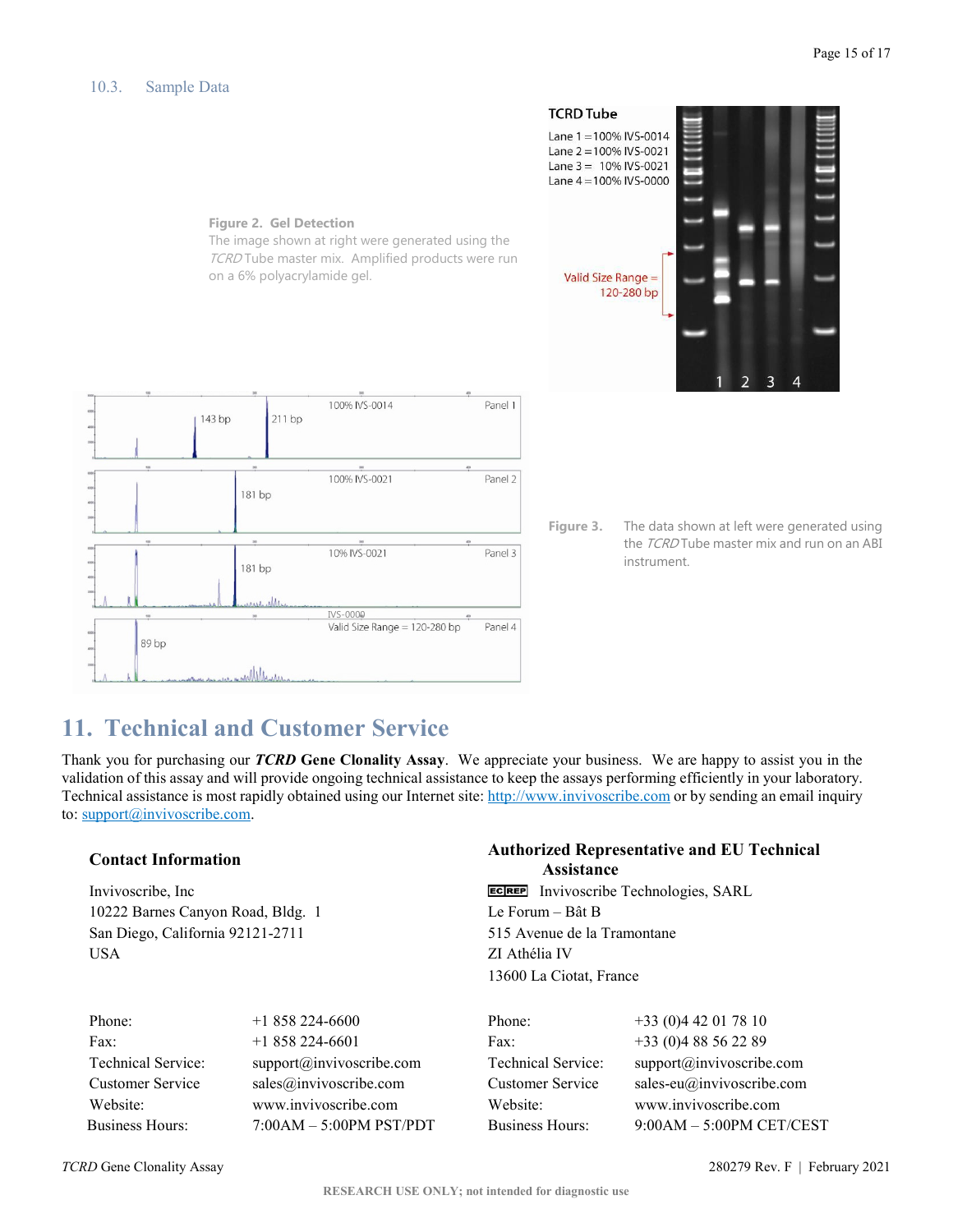# <span id="page-15-0"></span>**12. References**

- 1. Miller, JE, Wilson, SS, Jaye, DJ, Kronenberg, M. An automated semiquantitative B and T cell clonality assay. *Molecular Diagnostics*. 1999, **4(2)**:101-117.
- 2. van Dongen, JJM *et al*. Design and standardization of PCR primers and protocols for detection of clonal immunoglobulin and T-cell receptor gene recombinations in suspect lymphoproliferations: Report of the BIOMED-2 Concerted Action BMH4-CT98-3936. *Leukemia*. 2003, **17(12)**:2257-2317.
- 3. van Krieken JH, Langerak AW, Macintyre EA, Kneba M, Hodges E, Sanz RG, Morgan GJ, Parreira A, Molina TJ, Cabeçadas J, Gaulard P, Jasani B, Garcia JF, Ott M, Hannsmann ML, Berger F, Hummel M, Davi F, Brüggemann M, Lavender FL, Schuuring E, Evans PA, White H, Salles G, Groenen PJ, Gameiro P, Pott Ch, van Dongen JJM. Improved reliability of lymphoma diagnostics via PCR-based clonality testing: report of the BIOMED-2 Concerted Action BHM4-CT98-3936. *Leukemia*. 2007; **21(2)**:201-6.

# <span id="page-15-1"></span>**13. Symbols**

The following symbols are used in labeling for Invivoscribe products.



# <span id="page-15-2"></span>**14. Legal Notice**

# <span id="page-15-3"></span>14.1. Warranty and Liability

Invivoscribe, Inc. (Invivoscribe®) is committed to providing the highest quality products. Invivoscribe® warrants that the products meet or exceed the performance standards described in the Instructions For Use, as to products with such an insert. If a product is covered by product specifications and does not perform as specified, our policy is to replace the product or credit the full purchase price. No other warranties of any kind, expressed or implied, are provided by Invivoscribe®. Invivoscribe® liability shall not exceed the purchase price of the product. Invivoscribe® shall have no liability for direct, indirect, consequential or incidental damages arising from the use, results of use, or inability to use its products; product efficacy under purchaser controlled conditions in purchaser's laboratory must be established and continually monitored through purchaser defined and controlled processes including but not limited to testing of positive, negative, and blank controls every time a sample is tested. Ordering, acceptance, and use of product constitutes purchaser acceptance of sole responsibility for assuring product efficacy and purchaser agreement to the limitation of liability set forth in this paragraph.

This product is for Research Use Only; not for use in diagnostic procedures.

# <span id="page-15-4"></span>14.2. Associated Patents

This product is covered by one or more of the following: European Patent Number 1549764, European Patent Number 2418287, European Patent Number 2460889, Japanese Patent Number 4708029, United States Patent 8859748, and related pending and future applications. All of these patents and applications are licensed exclusively to Invivoscribe®. Additional patents licensed to Invivoscribe® covered in some of these products apply elsewhere. Many of these products require nucleic acid amplification methods such as Polymerase Chain Reaction (PCR). No license under these patents to use amplification processes or enzymes is conveyed expressly or by implication to the purchaser by the purchase of this product.

©2020 Invivoscribe, Inc. All rights reserved. The trademarks mentioned herein are the property of Invivoscribe, Inc. and/or its affiliates, or (as to the trademarks of others used herein) their respective owners.